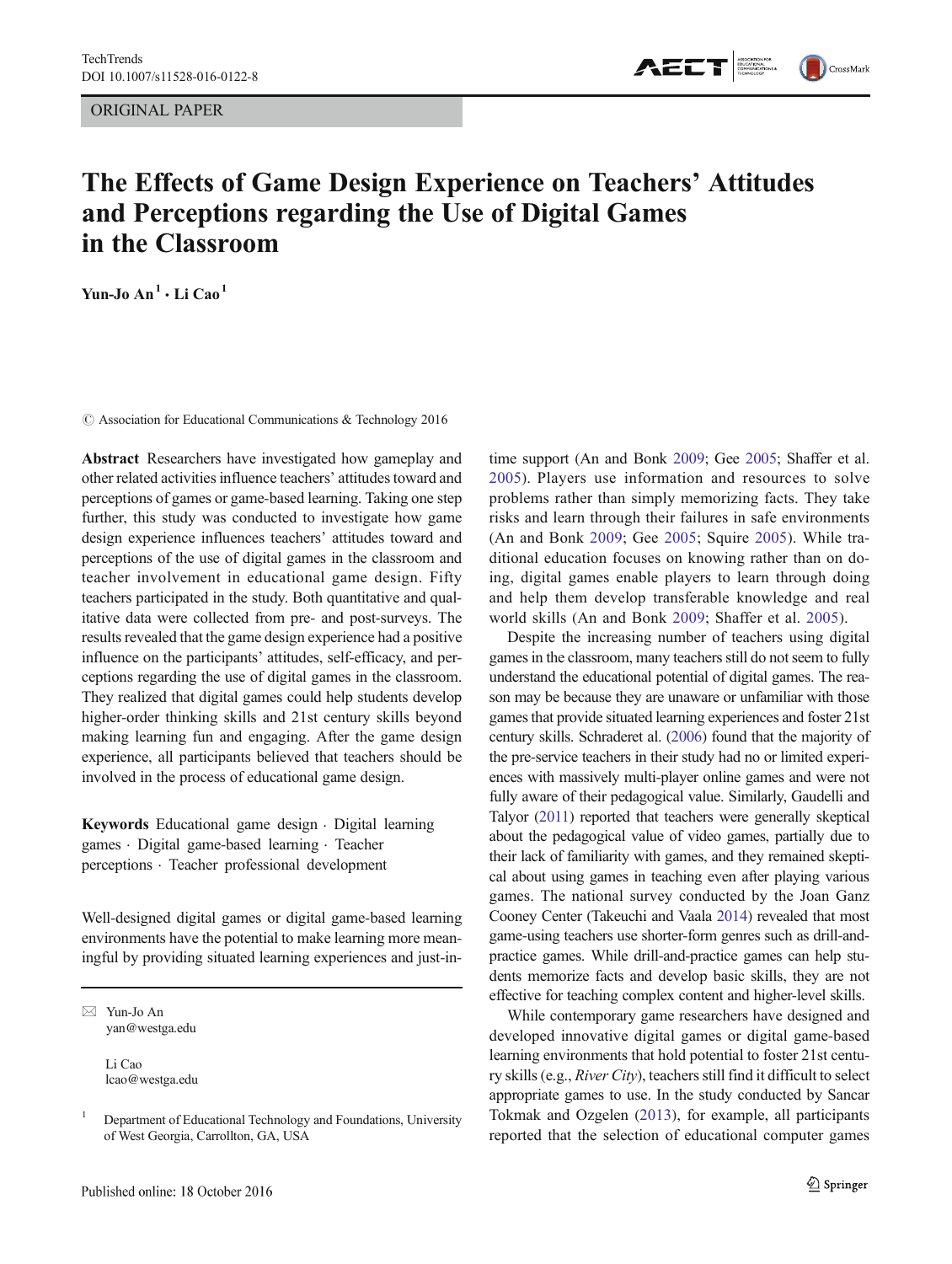was a very difficult process since most of the computer games were not suitable for young children and not aligned with the Early Childhood Education (ECE) curriculum. One way to address this challenge is to involve teachers in the game design process. Collaboration among teachers, researchers, instructional designers, and game developers would lead to the creation of effective digital learning games that can be used by teachers in schools. It is important to understand teachers' perspectives in order to create such games. However, little research has investigated teachers' game design experiences and their perceptions of teacher involvement in educational game design. This study addressed this gap by investigating the effects of game design experience on teachers' attitudes toward and perceptions of the use of digital games in the classroom.

# Teachers' Attitudes toward and Perceptions of Games

Literature suggests that many teachers are unaware or skeptical of the pedagogical value of digital games partially due to a lack of experience with games (Gaudelli and Talyor [2011](#page-8-0); Schrader et al. [2006](#page-8-0)). Several researchers have investigated how gameplay and other related activities influence preservice teachers' attitudes toward and perceptions of games or game-based learning. For example, Ray and Coulter [\(2010\)](#page-8-0) examined how playing digital mini-games change pre-service teachers' perceptions of the value of digital mini-games. They found that the majority of the participants had a positive change in their perceptions after having played selected mini-games. They believed that digital mini-games could support meaningful learning. Kenny and McDaniel ([2011\)](#page-8-0) also found that pre-service teachers developed more positive attitudes toward games after playing the Tiger Woods PGA Tour 07 golf game. These findings indicate that positive gameplay experience could help pre-service teachers see the educational value of games.

Similarly, Kennedy-Clark et al. ([2011](#page-8-0)) examined the effects of a two-hour workshop on the integration of gamebased learning into inquiry learning on pre-service teachers' attitudes towards game-based learning. The results of the study showed that there was a significant change in the participants' attitudes towards game-based learning as a result of the two-hour workshop. The pre-service teachers in the study conducted by Sardone and Devlin-Scherer ([2010](#page-8-0)) not only explored digital learning games but also taught their selected game to middle or high school students. After the field experience, they were asked to make a 20-minute presentation to the class. The results indicated that the field experience and peer presentations had a positive influence on their attitudes. The pre-service teachers felt positive and confident about integrating digital games into teaching.

While studies on pre-service teachers report consistently positive results, studies involving in-service teachers reveal teachers' practical concerns about the use of games in the classroom, as well as the positive changes of their attitudes and perceptions. For example, Becker ([2007](#page-8-0)) had in-service teachers play, examine, and discuss a wide variety of games in a graduate-level course on digital game-based learning. The results showed that while all participants were enthusiastic about the potential of digital games to enhance learning as a result of analyses and discussions of various games, they continued to feel that integrating games in the curriculum was still a long way off.

Gerber and Price ([2013](#page-8-0)) examined in-service teachers' perceptions focusing on the use of commercial off-the-shelf (COTS) video games in English Language Arts classrooms. Ten literacy teachers in their study explored several multi-user virtual environments and played a COTS game while researching literacy activities directly related to the game they had selected to play. The study found that while the participants saw the value of game-based learning pedagogy and would like to use game-based learning, they were concerned that their schools and colleagues would not be open to gamebased pedagogy.

In a similar vein, Gaudelli and Talyor [\(2011](#page-8-0)) investigated social studies teachers' perspectives of the use of serious video games in the context of global education. Seven teachers participated in a series of activities, including a focus group meeting, gameplay, blogging, and focus-group reflection. The results from the initial focus group meeting showed that the participants were generally skeptical about the pedagogical value of video games, due in part to their lack of familiarity with this type of media. Even during and after the gameplay and other activities, the participants remained skeptical about teaching global content through video games. Their findings should be carefully interpreted since teachers might have different views with different social studies topics.

In sum, the above studies examined the changes in teachers' attitudes and perceptions after being exposed to or playing games. Examining the changes in teachers' attitudes and perceptions after game design taps into a relatively unexplored area.

#### Teachers' Game Design Experience

Almost two decades ago, Kafai et al. [\(1998\)](#page-8-0) examined how students and pre-service teachers conceptualize the task of creating games for others. Study 1 focused on fifth grade students designing games to teach fractions to younger children, and Study II focused on teams of pre-service teachers engaged in the same task. The participants created games on paper but did not implement them on the computer. The results of their study showed that both students and teachers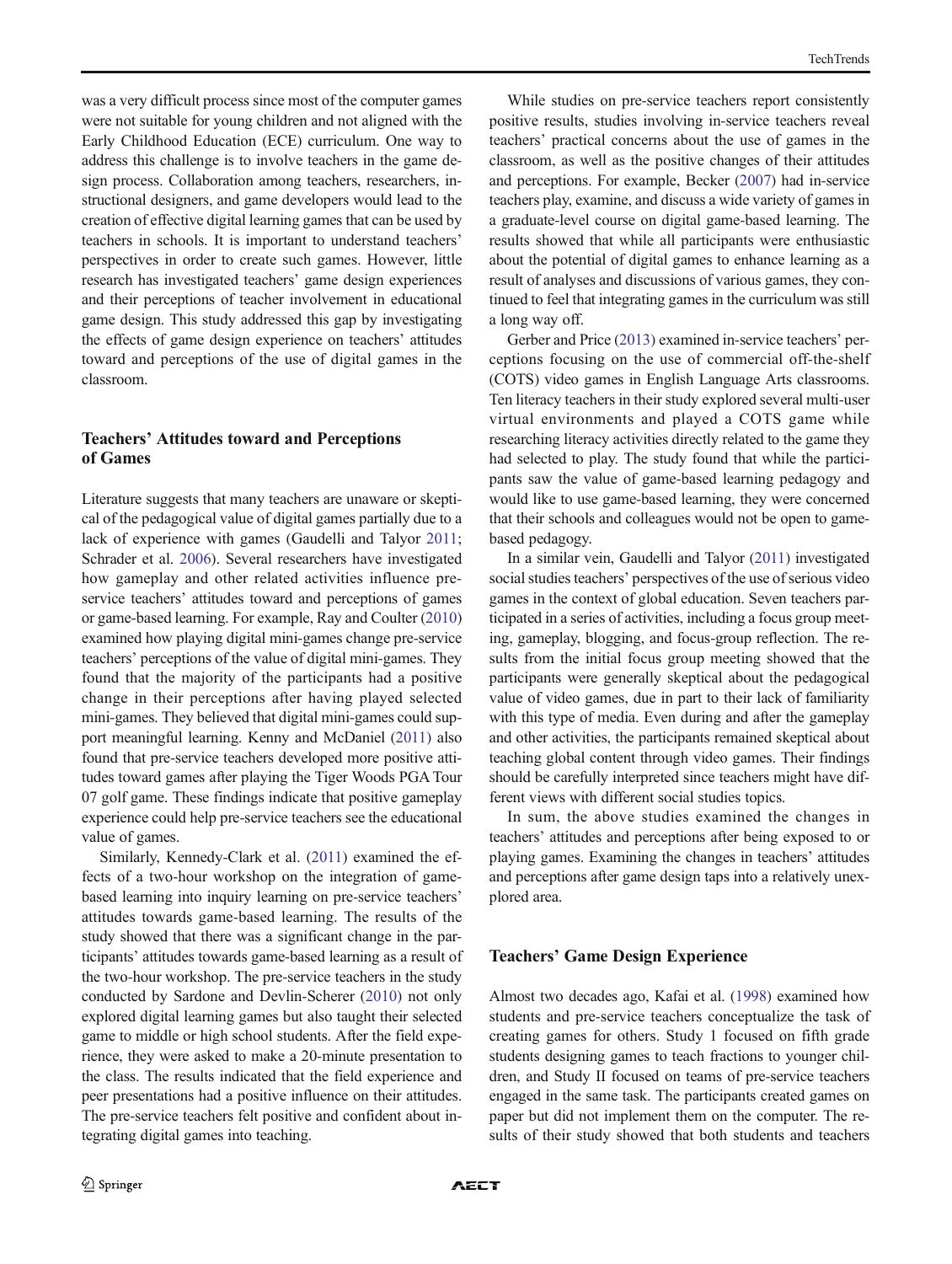shifted from extrinsic game design, where fraction content and game idea were unrelated (e.g., shooting rockets and solving fraction problems when missing rockets), to intrinsic game designs, where game idea and fraction content were integrated (e.g., assembling fractions of a map to progress through the game). Despite these interesting findings and its undoubted importance, teachers' experience of game design has not been actively explored until more recently.

Li et al. ([2013\)](#page-8-0) examined pre-service teachers' digital game design experience in a secondary mathematics methods course at a Canadian university. Twenty-one pre-service teachers in the study were first introduced to various online games, and then they were engaged in game design and development. Scratch was introduced in a face-to-face class, but they had the freedom to use any game design software. The results showed that many participants experienced difficulty in translating their design ideas to a game. Some participants had to completely change their game designs to fit the program they used. After developing their own games, about 40 % of the participants mentioned problem solving as a benefit of learning through game design, while only two teachers mentioned problem solving in the pre-survey. The interview results indicated that the game design process enabled the participants to use all the 21st century skills.

Instead of asking pre-service teachers to design their own games, Sancar Tokmak and Ozgelen ([2013\)](#page-8-0) had pre-service teachers redesign existing computer games. In the first condition, early childhood education preservice teachers who participated in the study were asked to select a computer game and prepare a game-based lesson plan. In the second condition, the participants were asked to redesign the selected computer game and prepare a game-based lesson plan. The comparisons of selected and redesigned computer games revealed that most participants made considerable changes to the computer games selected. Interestingly, 62 % of the participants applied a constructivist learning theory when they redesigned computer games, while the majority of the participants planned to apply a behaviorist philosophy in the first condition. The participants reported that they could not integrate the selected computer games into teaching based on a constructivist philosophy, because they required children to have pre-knowledge to play. The interview results indicated that the characteristics of computer games and the opportunities to see classmates' lesson plans were the major factors affecting their game integration decisions.

While previous studies focused on pre-service teachers' game design experiences, Li ([2012\)](#page-8-0) explored the affordances and constraints of in-service teachers' experiences in designing and developing digital games for instructional purposes. Fourteen teachers enrolled in a 14 week graduate course at a Canadian university participated in the study. The participants were exposed to current literature related to digital game-based learning as well as existing games for the first 9 weeks, and then they focused on the design and development of their own instructional games starting in Week 10. Scratch was chosen as the primary development software, but those teachers with programming skills chose to use more advanced software such as Adobe Flash. The results of the study showed that the game design and development process improved the participants understanding about gamebased learning and afforded them opportunities to reconceptualize pedagogy. Specifically, they adopted a more holistic approach by integrating different subjects, skills, and knowledge. Some teachers involved their students in the design process and co-designed digital games. The design experience transformed classroom teaching from passive content consumption to active knowledge generation. Regarding constraints, the researcher identified four major challenges faced by teachers during their game building process, including technical challenges, limited time and resources, pedagogical challenges, and the conflict between educational context and game genre.

Although previous research provides insight into the benefits and challenges teachers experience in the process of game design, no study to date has provided empirical evidence of the impact of game design experience on teachers' attitudes toward and perceptions of digital games and teacher involvement in educational game design. This study, therefore, aimed to address the following research questions:

- 1. What impact does the game design experience have on teachers' attitudes, self-efficacy, and perceptions regarding the use of digital games in the classroom?
- 2. To what extent does the game design experience influence teachers' perceptions of teacher involvement in educational game design?

#### Methods

#### Participants

Participants in this study were 50 teachers enrolled in two sections of an online graduate course in the College of Education at a public university in the southeastern United States. They ranged in age from 22 to 54 years old. Of the participants, over 50 % were in their 20s, 76 % ( $n = 38$ ) were female, and 58 %  $(n=29)$  self-identified as Caucasian. Participants' teaching experience varied from less than 1 year to 20 years, with 80 % of participants  $(n = 40)$  reporting 0– 5 years of teaching experience. Table [1](#page-3-0) summarizes the demographic information of the participants.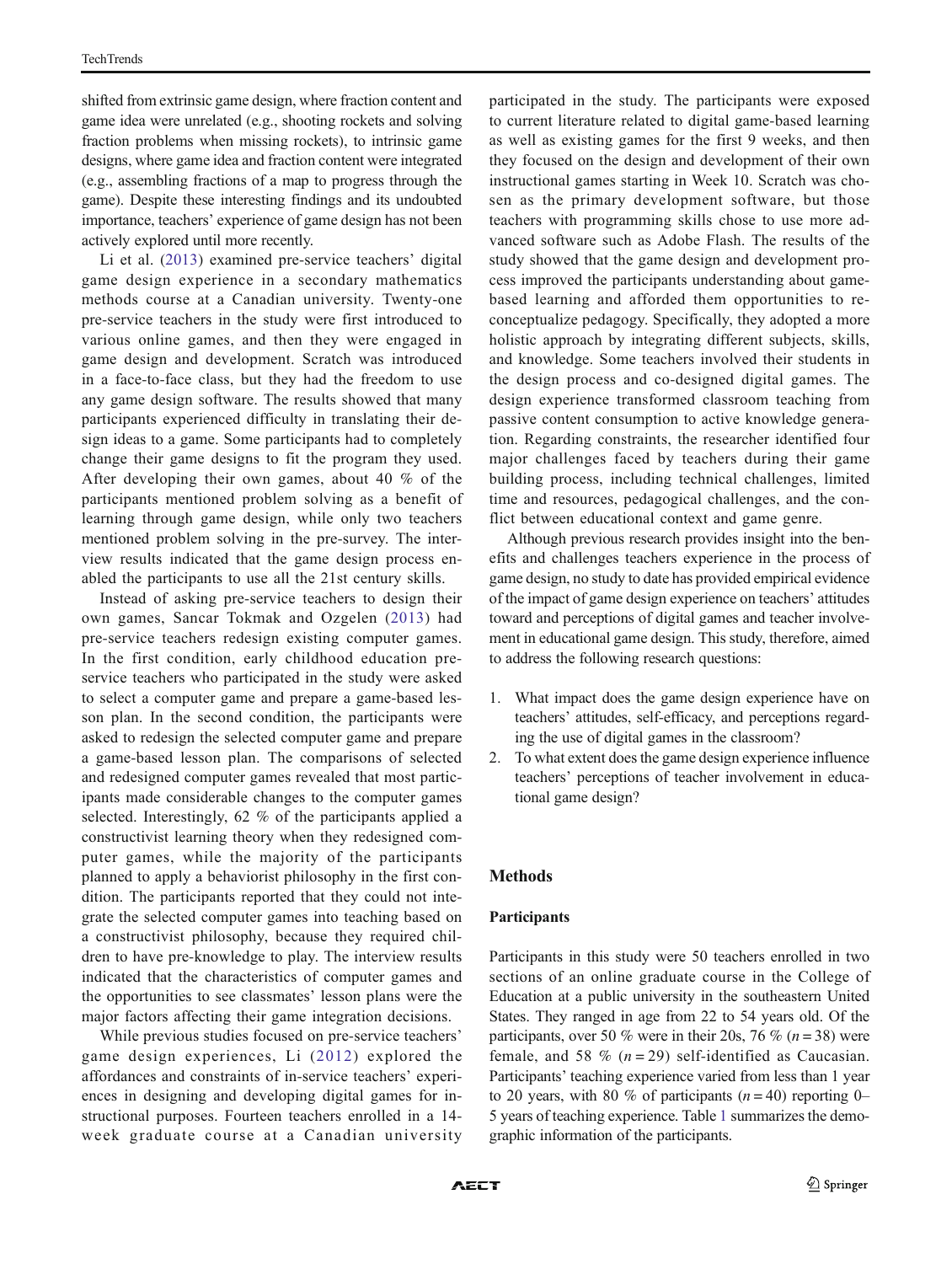<span id="page-3-0"></span>

| <b>Table 1</b> Summary of participant demographic information $(n = 50)$ |
|--------------------------------------------------------------------------|
|                                                                          |

| Characteristic    | $\boldsymbol{n}$ | %     | Characteristic             | n  | %    |
|-------------------|------------------|-------|----------------------------|----|------|
| Age               |                  |       | Gender                     |    |      |
| $20 - 29$ years   | 26               | 52 %  | Female                     | 38 | 76 % |
| $30 - 39$ years   | 11               | 22%   | Male                       | 12 | 24%  |
| $40 - 49$ years   | 11               | 22%   |                            |    |      |
| $50 - 59$ years   | 2                | $4\%$ |                            |    |      |
| Ethnicity         |                  |       | <b>Teaching Experience</b> |    |      |
| Caucasian         | 29               | 58 %  | $0-5$ years                | 40 | 80%  |
| African-American  | 17               | 34%   | $6-10$ years               | 4  | 8%   |
| Multiracial       | 3                | $6\%$ | $11-15$ years              | 3  | 6%   |
| Hispanic American | 1                | 2%    | $16 - 20$ years            | 3  | 6%   |

## Procedure

This study focused on a game design assignment, in which students were asked to design a digital learning game for their students. The game design assignment consisted of five parts: (1) pre-survey, (2) reading, (3) game design, (4) peer feedback, and (5) post-survey. Students who chose to participate in this study were asked to read and sign the informed consent form and submit their signed consent form electronically. After receiving the signed consent forms, the instructor, the second author of this study, sent a link to the pre-survey to the participants via email. After they completed the pre-survey, the instructor provided them with articles related to well designed games and game-based learning environments and detailed instructions for the game design assignment, including a game design document template. The participants were encouraged to read the given articles before designing their own game. The participants were given 4 weeks for reading and game design. They did not use game design software for the game design assignment. Findings from previous research on teachers' game design showed that teachers' limited programming skills or the constraints of game design software often prevented them from implementing their original ideas (Li [2012;](#page-8-0) Li et al. [2013\)](#page-8-0). Therefore, this study engaged the participants in conceptual design. They were asked to design their own educational game by completing a game design document. After submitting their game design documents, the participants were asked to review others' game design documents and provide feedback to at least three classmates on their game designs. After the peer feedback activity, the instructor sent a link to the post-survey to the participants via email.

#### Data Collection and Analysis

Both quantitative and qualitative data were collected from the pre- and post-surveys. The pre-survey consisted of demographic questions, five open-ended items, and 25 Likert-scale items. The post-survey included the same Likert-scale items and seven open-ended items. The pairedsamples t-tests were used to compare pre- and post-survey scores in the following three categories: (1) attitudes and self-efficacy, (2) educational benefits of digital games, and (3) concerns. Further, the Wilcoxon Matched Pairs Signed Rank test, a nonparametric test for comparing two paired groups, was used to compare pre- and post-scores for individual items. All qualitative data were carefully examined, coded, and constantly compared for thematic analysis. For the educational benefits category, qualitative data from the pre-survey and those from the post-survey were compared to examine the participants' perception changes.

#### Results

#### Attitudes

Participants' attitudes toward the use of digital games in the classroom were measured using four Likert-scale items. Overall, the post-survey scores  $(M = 3.54, SD = .44)$  were significantly higher than the pre-survey scores  $(M = 3.34)$ ,  $SD = .62$ ) ( $t(49) = -2.333$ ,  $p = .024$ ) in the attitudes category. A Wilcoxon Matched Pairs Signed Rank test also revealed a statistically significant difference between pre-survey and post-survey scores for all four items (See Table [2](#page-4-0)). This finding suggests that the game design experience had a positive influence on the participants' attitudes toward the use of digital games in teaching.

Qualitative data supported the finding. A number of participants commented that the game design assignment helped them see the educational potential of digital games and made them become more interested in the use of digital games in the classroom.

"I think it made me more interested in the use of games in the classroom."

"I have played digital games in the past, but I did not think it could be used as a resource in the classroom until now."

BI've never been a big gamer and even less of an educational gamer. The exercise did however open my eyes to the possibilities of what could be and how they may help me in my class."

#### Self-Efficacy

Participants' self-efficacy regarding the use of digital games in the classroom was measured using three Likert-scale items. A significant difference in self-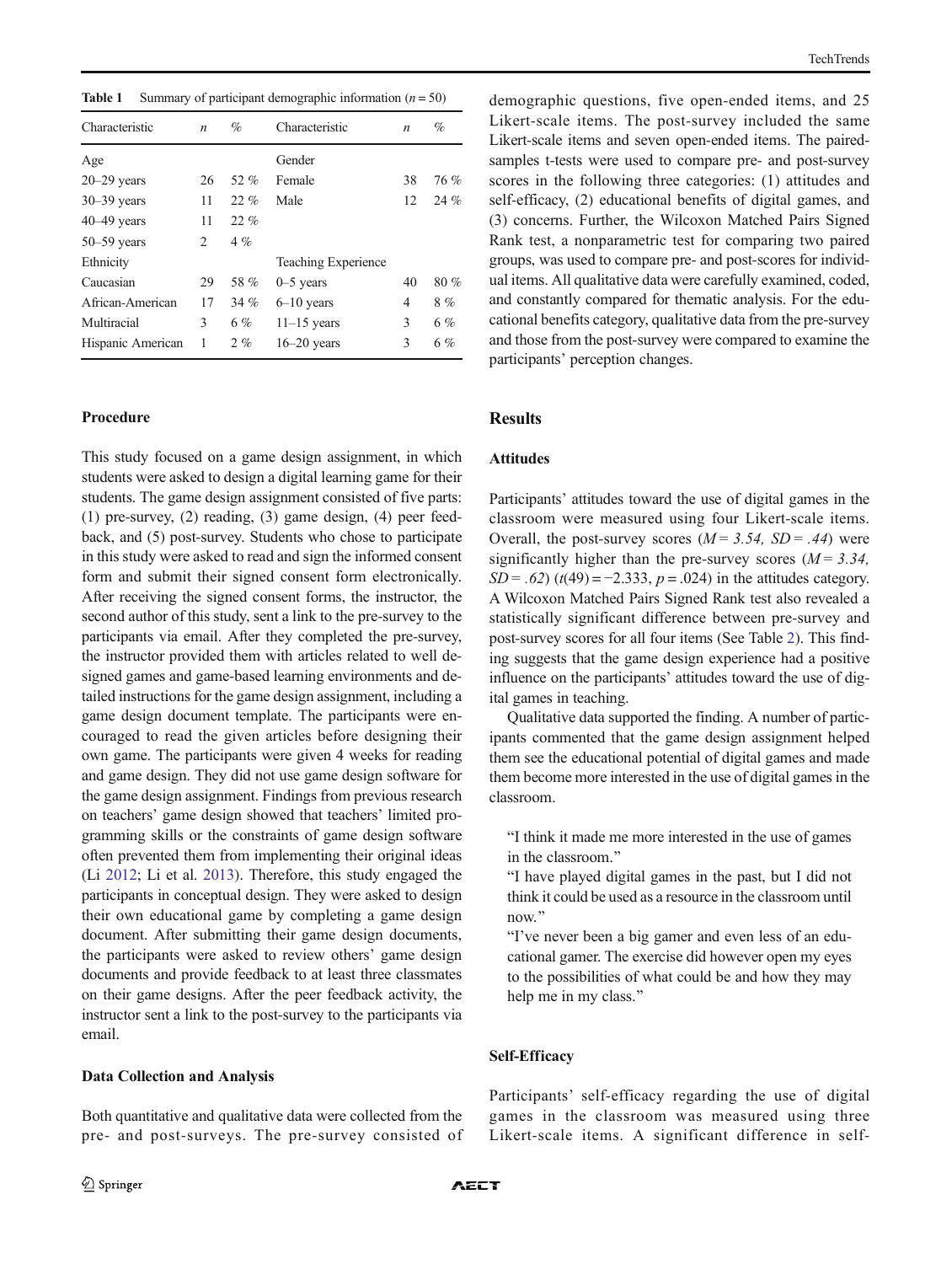<span id="page-4-0"></span>Table 2 Attitudes before and after game design experience  $(n = 50)$ 

| Pre-Survey<br>Post-Survey | Ζ        | $\boldsymbol{p}$                                |
|---------------------------|----------|-------------------------------------------------|
|                           |          |                                                 |
| 4.30                      | $-3.013$ | $.003**$                                        |
| $(SD = 0.99)$<br>4.30     | $-2.278$ | $.023*$                                         |
| $(SD = 1.04)$<br>4.14     | $-2.739$ | $.006**$                                        |
| $(SD = 0.87)$<br>1.40     | $-3.409$ | $.001**$                                        |
|                           |          | $(SD = 0.74)$<br>$(SD = 0.76)$<br>$(SD = 0.81)$ |

 $* p < 0.05; ** p < 0.01; *** p < 0.001$ 

efficacy was found between the pre-survey  $(M = 3.39)$ ,  $SD = .86$ ) and post-survey ( $M = 3.96$ ,  $SD = .60$ ) scores,  $(t(49) = -5.384, p = .000)$ . A Wilcoxon Matched Pairs Signed Rank test also revealed a statistically significant difference between pre-survey and post-survey scores for all three items (See Table 3).

#### Educational Benefits of Digital Games

Participants' perceptions of educational benefits of digital games were measured using ten Likert-scale items and one open-ended item. The majority of the participants already possessed positive perceptions of the educational benefits of digital games before the game design assignment  $(M = 4.22, SD = .45)$ . However, the post-survey scores  $(M = 4.43, SD = .41)$  were significantly higher than the pre-survey scores  $(t(49) = -3.653, p =$ 0.001). This result suggests that the game design experience positively improved their perceptions of the educational value of digital games. The result of a Wilcoxon test showed a significant increase from preto post-survey scores for seven out of ten items (See Table [4\)](#page-5-0). However, the result showed that the game design assignment did not have a significant impact on the participants' perceptions related to the following three items:

- Digital games can foster collaboration among students.
- Digital games can be used to assess student learning.
- & Digital games can help students develop problem-solving skills.

Participants were asked to describe the educational benefits of digital games before and after the game design assignment. Participants' responses to the openended items in the pre-survey and the post-survey were compared. Initially, the participants mostly discussed the entertaining and motivational value of digital games. The most frequently used words were "fun" and "engaging" (See Table [5\)](#page-5-0). Over 60 % of the participants reported that digital games make learning fun and keep students engaged in the learning process. Eight participants (16  $%$ ) reported that digital games "appeal to students" since most of them play games at home. Four participants (8 %) commented that digital games help students "retain" and "recall" information (Table [5](#page-5-0)).

After completing the game design task, the participants discussed many other benefits of digital games. While no one mentioned "21st century skills" or "real world skills" in the pre-survey, fifteen participants (30 %) reported that digital games would promote the development of "real world skills" or "21st century skills" in the post-survey.

|          | <b>Table 3</b> Self-efficacy before and |  |
|----------|-----------------------------------------|--|
|          | after game design experience            |  |
| $(n=50)$ |                                         |  |

| Pre-Survey            | Post-Survey           |          | $\boldsymbol{p}$ |
|-----------------------|-----------------------|----------|------------------|
| 3.50                  | 4.00                  | $-3.154$ | $.002**$         |
| $(SD = 1.11)$<br>3.20 | $(SD = 0.76)$<br>3.96 | $-4.342$ | $.000***$        |
| $(SD = 0.95)$         | $(SD = 0.67)$         |          | $.001**$         |
| $(SD = 1.03)$         | $(SD = 0.80)$         |          |                  |
|                       | 3.46                  | 3.92     | $-3.384$         |

 $* p < 0.05; ** p < 0.01; *** p < 0.001$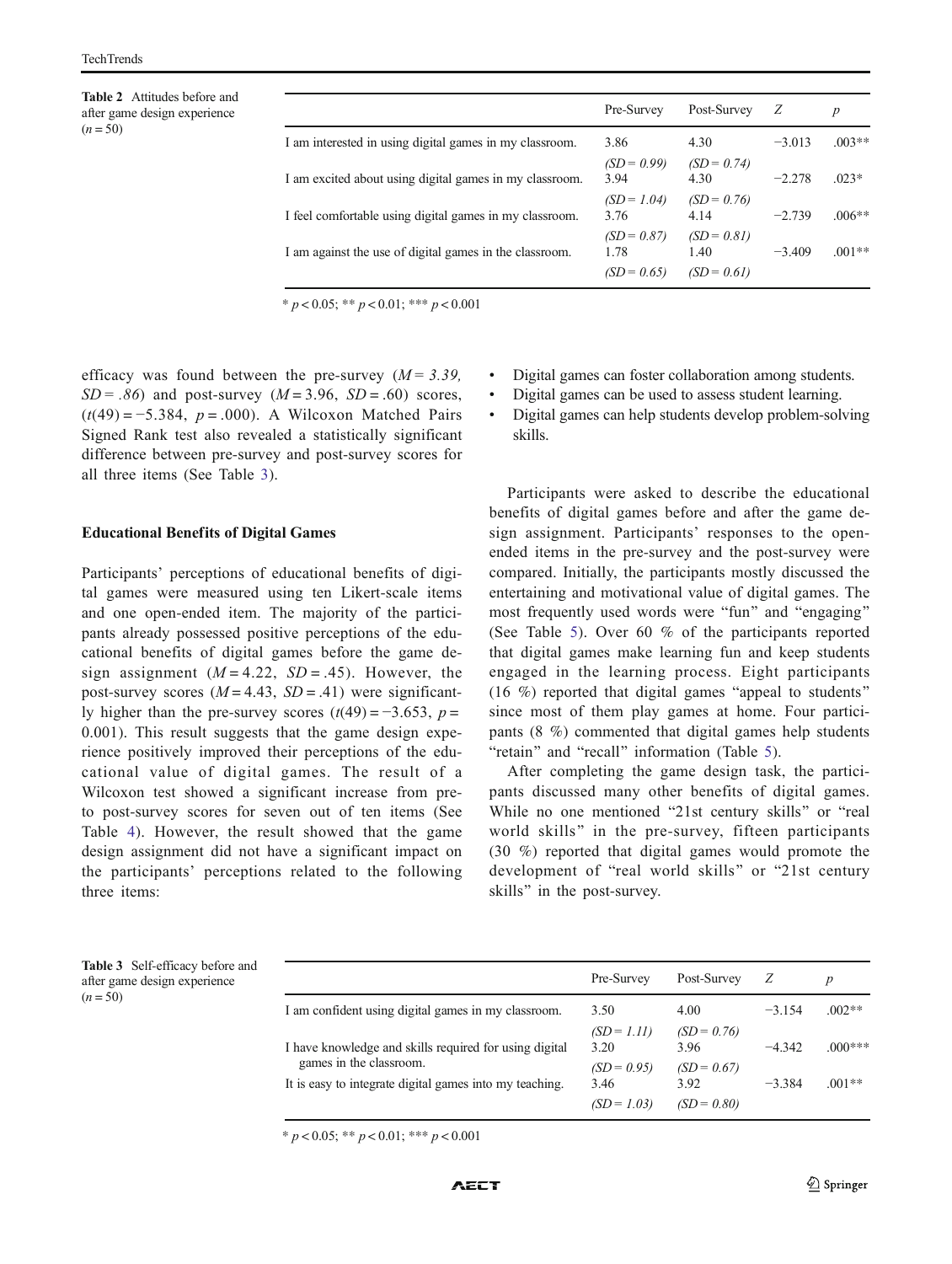<span id="page-5-0"></span>Table 4 Perceptions of educational benefits of digital games before and after game design experience  $(n = 50)$ 

|                                                                          | Pre-Survey                             | Post-<br>Survey                        | Z        | $\boldsymbol{p}$ |
|--------------------------------------------------------------------------|----------------------------------------|----------------------------------------|----------|------------------|
| Digital games can enhance students' motivation to learn.                 | 4.52                                   | 4.72                                   | $-2.132$ | $.033*$          |
| Digital games can help students develop higher-order<br>thinking skills. | $(SD = 0.54)$<br>4.22                  | $(SD = 0.49)$<br>4.50                  | $-2.858$ | $.004**$         |
| Digital games can be helpful for my students' learning.                  | $(SD = 0.68)$<br>4.26                  | $(SD = 0.61)$<br>4.52                  | $-2.355$ | $.019*$          |
| Digital games can foster collaboration among students.                   | $(SD = 0.80)$<br>4.24                  | $(SD = 0.54)$<br>4.24                  | $-.484$  | .629             |
| Digital games help students develop 21st century skills.                 | $(SD = 0.66)$<br>4.34                  | $(SD = 0.79)$<br>4.58                  | $-2.449$ | $.014*$          |
| Digital games have the potential to support meaningful<br>learning.      | $(SD = 0.59)$<br>4.22<br>$(SD = 0.51)$ | $(SD = 0.58)$<br>4.52<br>$(SD = 0.54)$ | $-2.884$ | $.004**$         |
| Digital games can help me provide personalized                           | 3.82                                   | 4.12                                   | $-2.499$ | $.012*$          |
| instruction.<br>Digital games can support the needs of diverse learners. | $(SD = 0.80)$<br>4.22                  | $(SD = 0.75)$<br>4.46                  | $-2.353$ | $.019*$          |
| Digital games can be used to assess student learning.                    | $(SD = 0.65)$<br>4.06                  | $(SD = 0.58)$<br>4.22                  | $-1.633$ | .102             |
| Digital games can help students develop problem-solving<br>skills.       | $(SD = 0.51)$<br>4.28<br>$(SD = 0.61)$ | $(SD = 0.58)$<br>4.42<br>$(SD = 0.68)$ | $-1.528$ | .127             |

\*  $p < 0.05$ ; \*\*  $p < 0.01$ ; \*\*\*  $p < 0.001$ 

"Prior to designing my own game, I did not realize the types of 21st century skills students can learn from playing digital games outside of the obvious curricular knowledge they cover, such as problem-solving skills, collaboration skills, life-long learning skills etc. I also had not realized how games can promote student management of their learning and help students actively pursue new content knowledge obtainment on their own."

Nine participants (18 %) reported that digital games could be used for individualized or differentiated instruction.

"Probably the biggest impact I can see for digital games is the ability to individualize instruction, and allow each student to both proceed at an individual pace, and have ample chance for remediation."

## Concerns

In the pre-survey, participants were asked what concerns they had about the use of digital games in the classroom. The analysis of qualitative data related to concerns revealed that the major concerns participants had about the use of digital games in the classroom included distractions caused by games (18 %), dependency on games (16 %), effectiveness of games (16 %), students focusing on gameplay rather than on learning (14 %), and others views (6 %). Table [6](#page-6-0) provides sample quotes for each concern.

Table 5 Words used to describe the educational benefits of digital games (frequency)

| Benefits (Pre-survey)    | #  | Benefits (Post-survey)                               | #           |
|--------------------------|----|------------------------------------------------------|-------------|
| Fun/engaging/interesting | 31 | Fun/engaging                                         | 17          |
| Appealing                | 8  | 21st century/real world/higher order thinking skills | 15          |
| Retain/recall            | 4  | Individualization/differentiation                    | 9           |
| Problem solving          | 3  | Learn through play                                   | 5           |
| Learning through play    | 2  | Reinforcement                                        | $2^{\circ}$ |
| Total                    | 58 |                                                      | 48          |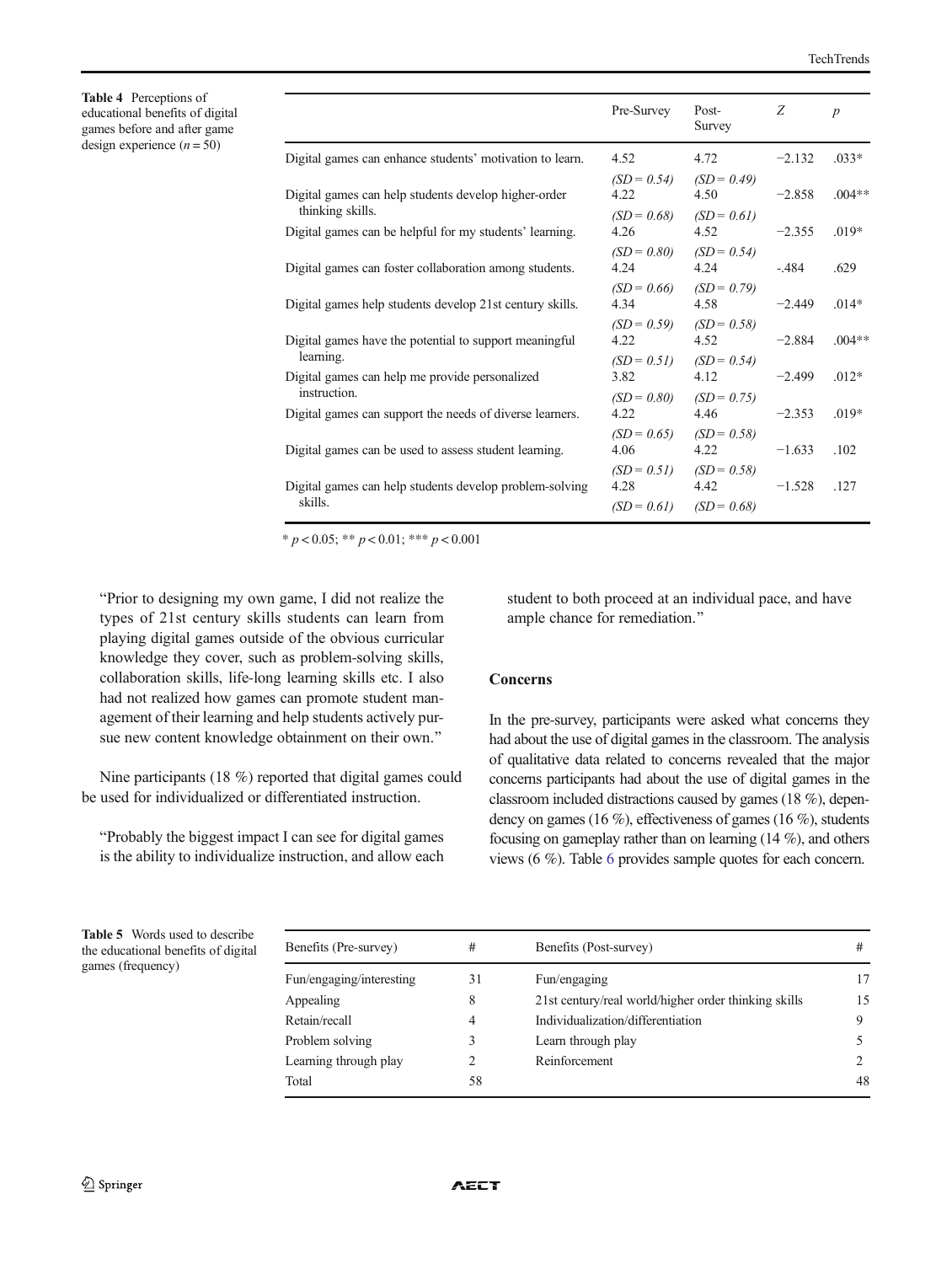<span id="page-6-0"></span>

| <b>Table 6</b> Major concerns<br>regarding the use of digital games | Concern                          | # | Ouotes                                                                                                                                                                                                                     |
|---------------------------------------------------------------------|----------------------------------|---|----------------------------------------------------------------------------------------------------------------------------------------------------------------------------------------------------------------------------|
| in the classroom                                                    | Distraction                      | 9 | • My main concern with the use of digital games in the classroom is the<br>distraction it may cause. It takes one click for students to be on a social media<br>site instead of doing their work.                          |
|                                                                     |                                  |   | • Students becoming distracted in class and not using their time wisely while on<br>the game.                                                                                                                              |
|                                                                     | Dependency on games              | 8 | • My main concern is if the students would get too dependent on playing the<br>game, as opposed to other forms of curriculum.                                                                                              |
|                                                                     |                                  |   | • I think sometimes kids can get dependent on games to the point where they<br>don't want to listen when you are teaching without the use of games.                                                                        |
|                                                                     | Effectiveness of<br>games        | 8 | • I would be concerned about the actual effectiveness of learning via a video<br>game.                                                                                                                                     |
|                                                                     |                                  |   | • Students may not get what they need out of the game because they are just<br>clicking through or going through the trial and error process, not using their<br>knowledge.                                                |
|                                                                     | Students focusing on<br>gameplay | 7 | • My only concern is that the learners will focus more on the entertainment aspect<br>of the games and less on the actual content of the curriculum.                                                                       |
|                                                                     |                                  |   | • I would be concerned that some students would focus more on their<br>performance on the game (i.e. achieving high score or answering quickly based<br>on time restrictions) than mastering the concepts being evaluated. |
|                                                                     | Others' views                    | 3 | • Basically, students viewing my class as one in which we only play games and<br>there is no teaching or learning at all.                                                                                                  |
|                                                                     |                                  |   | • I do not want parents, administrators, or the students to think we are just<br>"playing games" for fun.                                                                                                                  |

Participants' concerns were measured using five Likert-scale items as well as the open-ended item in the pre-survey. Overall, a significant decrease was found from pre-survey  $(M = 2.27)$ ,  $SD = .52$ ) to post-survey  $(M = 1.90, SD = .51)$  scores in the Concerns category;  $t(49) = 4.893$ ,  $p = .000$ . Further, a Wilcoxon test revealed a significant difference between preand post-survey scores for all five items (See Table 7).

#### Teacher Involvement in Educational Game Design

Initially, only 26 out of 50 participants (52 %) indicated that they were interested in designing their own games for their students. Fourteen participants (28 %) were neutral, and ten participants (20 %) were not interested in designing their own games. After completing the game design assignment, however, 76 % indicated that they were interested in designing their own games. A significant difference was found between the pre- and post-survey scores  $(Z = -2.773, p = .006)$  (See Table [8](#page-7-0)).

After the game design experience, all participants agreed or strongly agreed that teachers should be involved in the process of educational game design ( $M = 4.56$ ,  $SD = .61$ ). A Wilcoxon test showed that the difference between the pre-survey scores and post-survey scores on the teacher involvement item was

|            | <b>Table 7</b> Concerns before and |
|------------|------------------------------------|
|            | after game design experience       |
| $(n = 50)$ |                                    |

|                                                                                        | Pre-Survey            | Post-Survey           | Ζ        | $\boldsymbol{p}$ |
|----------------------------------------------------------------------------------------|-----------------------|-----------------------|----------|------------------|
| Digital games may draw students' attention but do not help<br>them learn.              | 2.08<br>$(SD = 0.67)$ | 1.70<br>$(SD = 0.86)$ | $-2.549$ | $.011*$          |
| Digital games are not effective for teaching complex<br>content and high-level skills. | 2.12<br>$(SD = 0.69)$ | 1.82<br>$(SD = 0.77)$ | $-2.321$ | $.020*$          |
| Digital games can be distracting even though they are<br>educational.                  | 3.38<br>$(SD = 0.86)$ | 2.98<br>$(SD = 1.02)$ | $-2.236$ | $.025*$          |
| Digital games are not compatible with my teaching style.                               | 2.16<br>$(SD = 0.99)$ | 1.64<br>$(SD = 0.66)$ | $-3.401$ | $.001**$         |
| Using digital games in the classroom is a waste of time.                               | 1.62<br>$(SD = 0.69)$ | 1.36<br>$(SD = 0.59)$ | $-3.153$ | $.002**$         |

\*  $p < 0.05$ ; \*\*  $p < 0.01$ ; \*\*\*  $p < 0.001$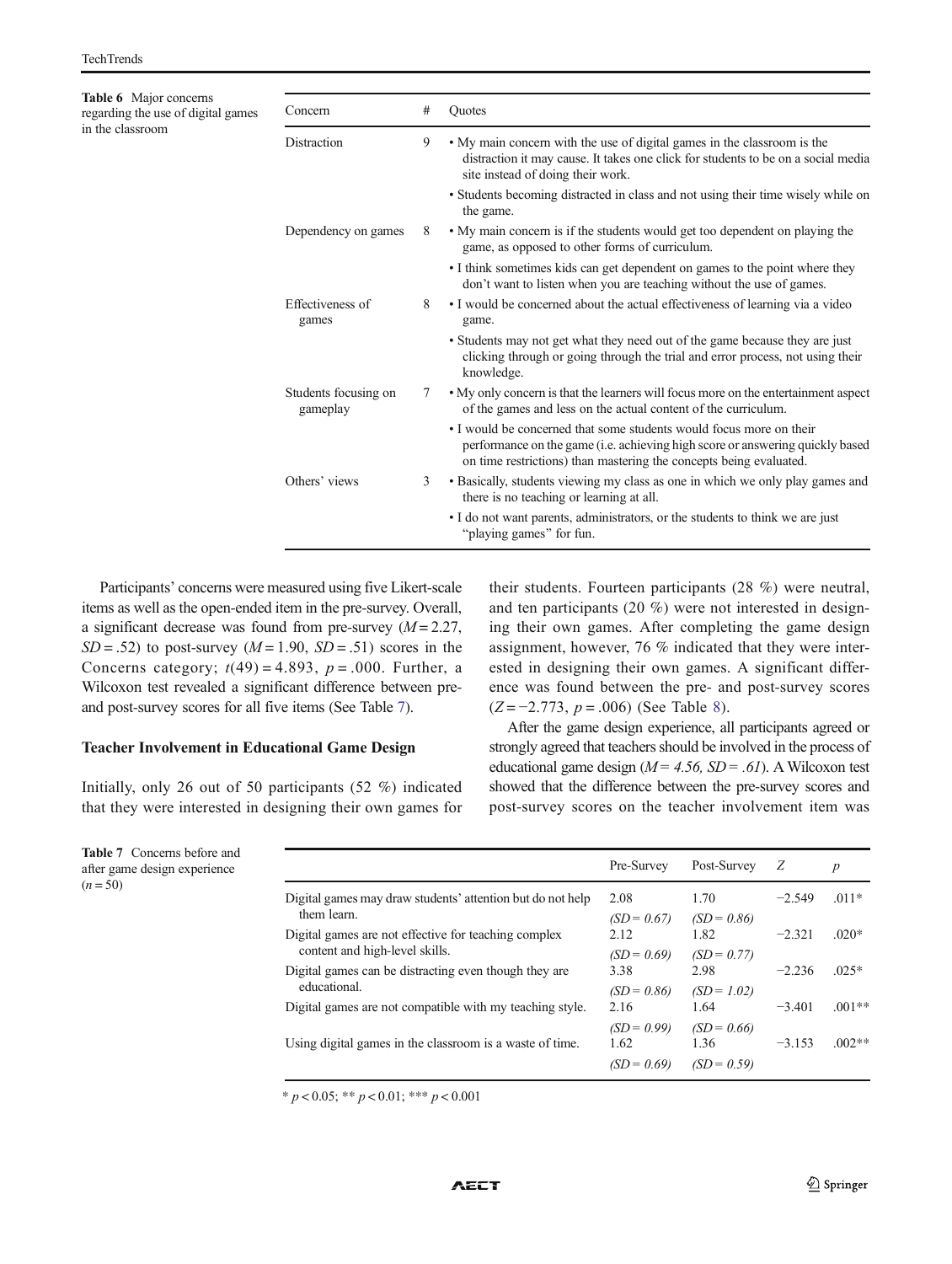<span id="page-7-0"></span>Table 8 Perceptions of teachers involvement in educational gam design before and after game design experience  $(n = 50)$ 

|                                                                           | Pre-Survey | Post-<br>Survey                                                    | Z        | p        |
|---------------------------------------------------------------------------|------------|--------------------------------------------------------------------|----------|----------|
| I am interested in designing my own games for my students.                | 3.40       | 3.92                                                               | $-2.773$ | $.006**$ |
| Teachers should be involved in the process of educational<br>game design. | 4.18       | $(SD = 1.14)$ $(SD = 1.03)$<br>4.56<br>$(SD = 0.77)$ $(SD = 0.61)$ | $-2.860$ | $.004**$ |

\*  $p < 0.05$ ; \*\*  $p < 0.01$ ; \*\*\*  $p < 0.001$ 

statistically significant ( $Z = -2.86$ ,  $p = .004$ ). Several participants commented in the post survey, that teachers should be involved in game design:

"I learned it is ESSENTIAL for experienced teachers to be involved in game design."

"More teachers need to be exposed to the work necessary for digital game design."

#### Discussion and Conclusion

This study was limited by a relatively small sample size and a short intervention period. However, the findings of the study have important implications for teacher professional development and educational game design. The game design experience had a positive influence on the participants' attitudes, self-efficacy, and perceptions regarding the use of digital games in the classroom. The participants became more interested in, more confident with, and less concerned about using digital games in teaching after designing their own educational game. They also developed more positive perceptions of the educational value of digital games. The results showed a significant increase from pre- to post-survey scores for seven out of ten items regarding educational benefits of digital games. Although a significant increase was not found for the three items related to collaboration, assessment, and problemsolving skills, the mean scores showed that participants had positive perceptions about them.

Initially, the participants seemed to view digital games as entertaining or motivational tools. After the game design experience, on the other hand, they realized that digital games could help students develop higher-order thinking skills and 21st century skills beyond making learning fun and engaging. They also realized that they could provide individualized or differentiated instruction using games. The findings suggest that engaging teachers in conceptual design of a digital learning game is an effective way to help them better understand the educational potential of digital games and alleviate their concerns or skepticism from unfamiliarity and lack of experience with good games.

Teacher education and teacher professional development programs should consider providing teachers with opportunities to design their own digital games for their students. Engaging teachers in actual development of digital learning games using game design software could help them better understand gamebased learning (Li [2012](#page-8-0)), but frustration with technical problems in the game design process may negatively influence their perceptions of game design and game-based learning. Previous research on teachers' game design experiences shows that teachers' limited programming skills or the constraints of game design software often prevent them from implementing their original design ideas (Li [2012](#page-8-0); Li et al. [2013\)](#page-8-0). It is therefore suggested that teacher education and teacher professional development programs engage teachers in conceptual design of digital learning games before having them actually develop games using game design software.

Surprisingly, all participants believed that teachers should be involved in the process of educational game design. While teachers are end-users of digital learning games, teacher perspectives are often not fully considered in the game design process. Educational game developers should involve teachers in the design process in order to create games that can be successfully integrated in the classroom. Takeuchi and Vaala [\(2014\)](#page-8-0) reported that most game-using teachers were using shorter-form genres such as drill-and-practice, trivia, and puzzle games. Sancar Tokmak and Ozgelen [\(2013\)](#page-8-0) found that while the majority of pre-service teachers planned to apply a behaviorist philosophy when preparing a lesson using existing computer games, over 60 % of the participants applied a constructivist learning theory when redesigning computer games. As the participants in their study indicated, most games available to teachers today may prevent them from developing game-based lessons based on a constructivist philosophy because they require students to have pre-knowledge to play. While drill-and-practice games can be useful for practice and reinforcement, the need for developing more constructivist game-based learning environments is apparent. It is necessary to involve teachers in the design process in order to create digital game-based learning environments that engage students in meaningful learning and help them develop 21st century skills.

Future research should further examine how game design experience affects teachers' perceptions of game-based learning and pedagogical approach. Second, further research is needed to examine the differences in perceptions, design strategies, concerns, and support needs between middle school and high school